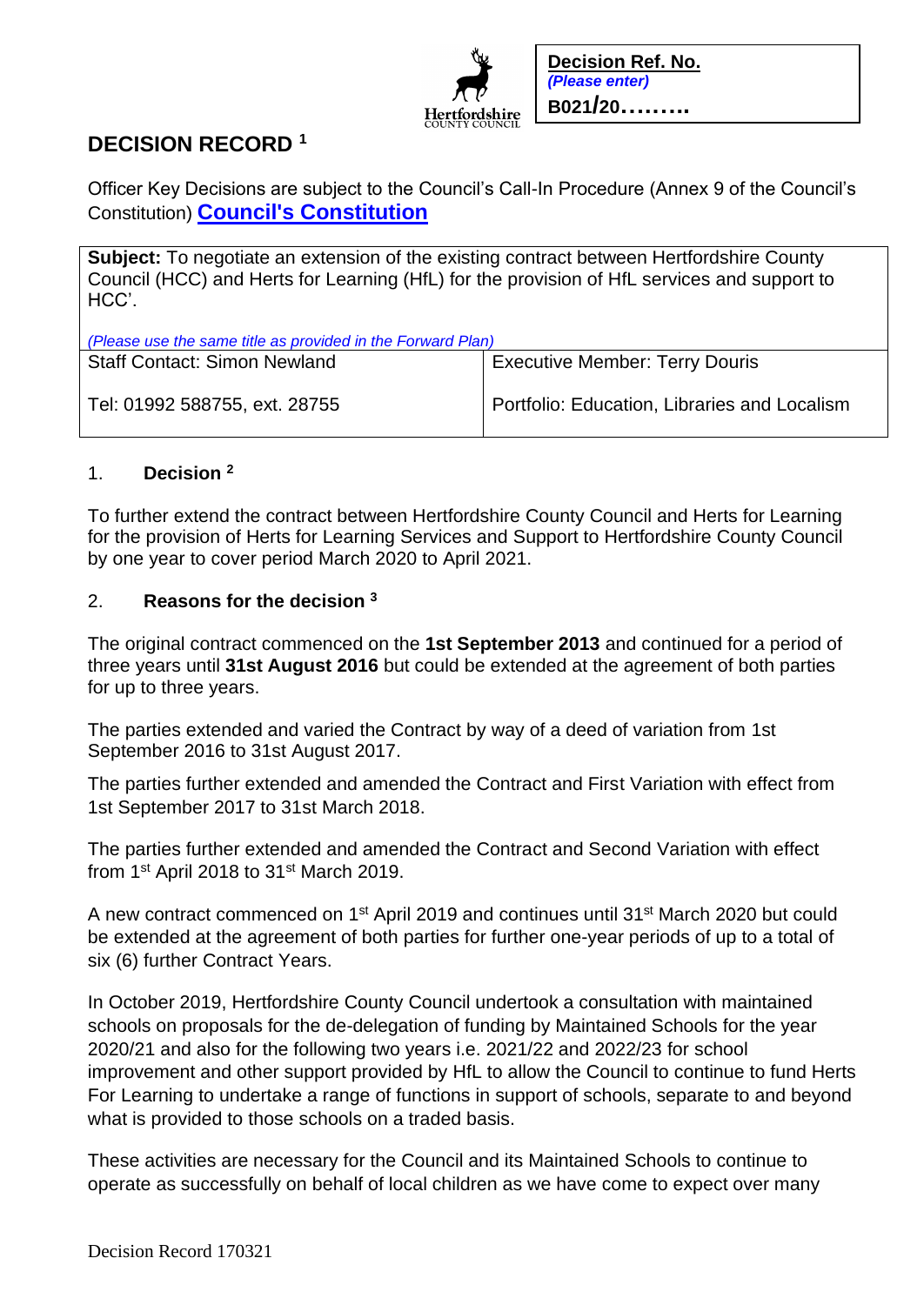years. It is now clear that there is no general requirement on Maintained Schools to convert to Academy status in the medium-term future.

The proposals for the de-delegation of funding were supported by a majority of maintained schools and formally agreed by the Schools Forum on 27<sup>th</sup> November 2019 specifically to support the extension of current arrangements with Herts for Learning. The Council and Herts for Learning now wish to extend for a further year with effect from 1st April to 31<sup>st</sup> March 2019 as HCC needs to put in place arrangements properly to support those schools that wish to remain Maintained. After this date, the contract cannot be extended.

Both HCC and HfL believe that the support provided by Herts for Learning through the contract has contributed and continues to contribute to the excellent performance of Hertfordshire schools. HfL is a schools' company and owned by HCC and Hertfordshire Schools. The share capital comprises 126 (19%) shares owned by HCC and 521 (81%) shares owned by Hertfordshire schools.

The total cost of the contract is being met by a combination of allocated DSG (Dedicated Schools Grant) budget and de-delegation as agreed by the Schools Forum. There will be no additional cost for Hertfordshire County Council.

#### 3. **Alternative options considered and rejected <sup>4</sup>**

As indicated in section 2 both parties believe that the support HfL provides schools through the contract has been extremely beneficial to Hertfordshire schools overall and because the contract enables an extension for a further six years up to April 2026, no alternative options were considered at this time.

## 4. **Consultation**

- (a) Comments of Executive Member 5 6
- (b) Comments of other consultees <sup>7</sup>

## 5. **Following consultation with, and the concurrence of the Executive Member, I am proceeding with the proposed decision.**

Signed: ………………………………………………

Title: ………………………………………………… Date: …………………………….

- 6. Copies of agreed document to:
	- All consultees
	- All members of the County Council (Democratic Services to send)
	- Hard & electronic copy (for public inspection both at County Hall and on hertfordshire.gov.uk) to the Democratic Services Manager - Room 213 County Hall; [democratic.services@hertfordshire.gov.uk](mailto:democratic.services@hertfordshire.gov.uk)